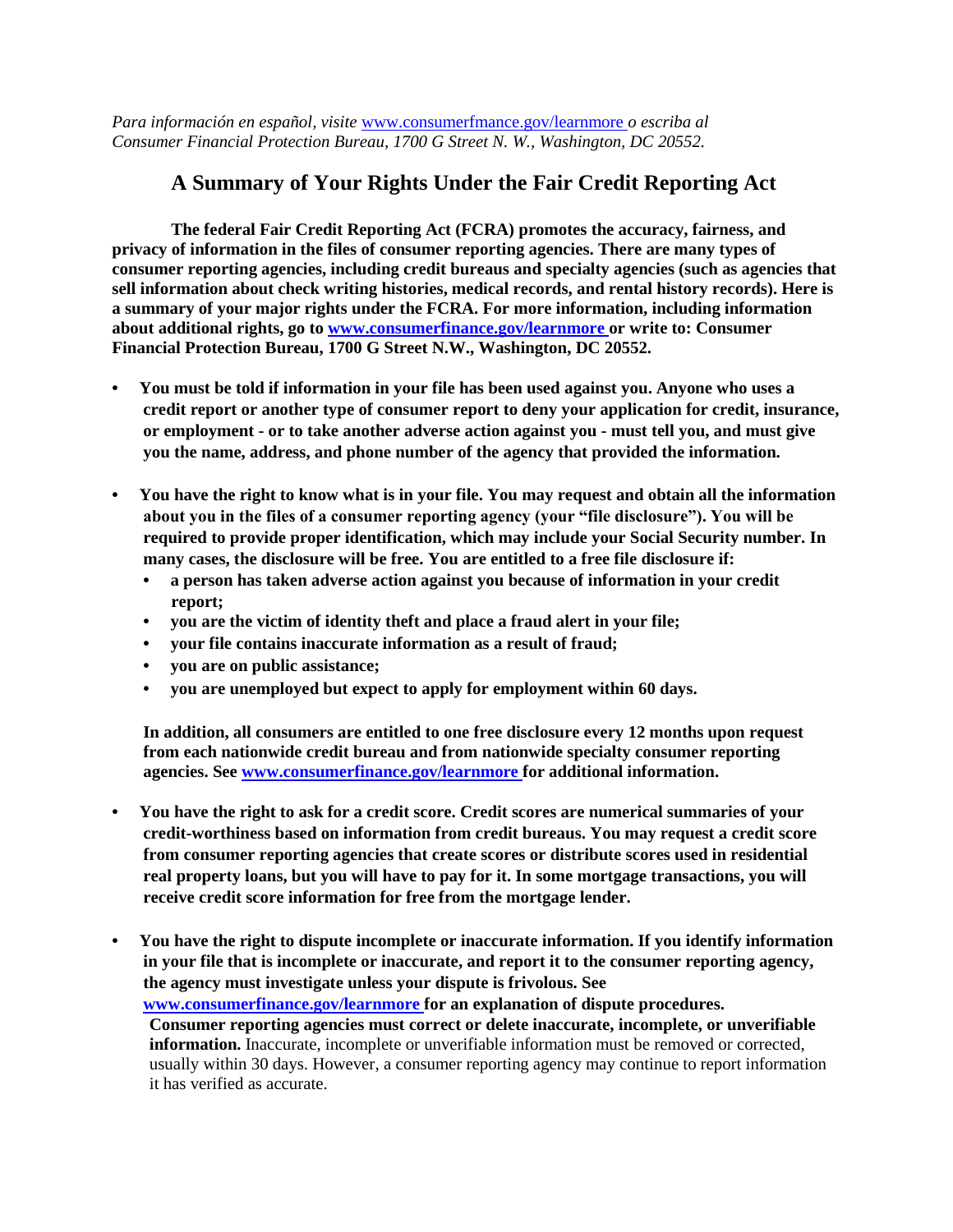- **• Consumer reporting agencies may not report outdated negative information.** In most cases, a consumer reporting agency may not report negative information that is more than seven years old, or bankruptcies that are more than 10 years old.
- **• Access to your file is limited.** A consumer reporting agency may provide information about you only to people with a valid need -- usually to consider an application with a creditor, insurer, employer, landlord, or other business. The FCRA specifies those with a valid need for access.
- **• You must give your consent for reports to be provided to employers.** A consumer reporting agency may not give out information about you to your employer, or a potential employer, without your written consent given to the employer. Written consent generally is not required in the trucking industry. For more information, go to [www.consumerfinance.gov/learnmore.](http://www.consumerfinance.gov/learnmore)
- **• You may limit "prescreened" offers of credit and insurance you get based on information in your credit report.** Unsolicited "prescreened" offers for credit and insurance must include a tollfree phone number you can call if you choose to remove your name and address from the lists these offers are based on. You may opt out with the nationwide credit bureaus at 1-888-5-OPTOUT (1- 888-567-8688).
- **• You may seek damages from violators.** If a consumer reporting agency, or, in some cases, a user of consumer reports or a furnisher of information to a consumer reporting agency violates the FCRA, you may be able to sue in state or federal court.

## **• Consumers have the right to obtain a security freeze**

You have a right to place a ''security freeze'' on your credit report, which will prohibit a consumer reporting agency from releasing information in your credit report without your express authorization. The security freeze is designed to prevent credit, loans, and services from being approved in your name without your consent. However, you should be aware that using a security freeze to take control over who gets access to the personal and financial information in your credit report may delay, interfere with, or prohibit the timely approval of any subsequent request or application you make regarding a new loan, credit, mortgage, or any other account involving the extension of credit. As an alternative to a security freeze, you have the right to place an initial or extended fraud alert on your credit file at no cost. An initial fraud alert is a 1-year alert that is placed on a consumer's credit file. Upon seeing a fraud alert display on a consumer's credit file, a business is required to take steps to verify the consumer's identity before extending new credit. If you are a victim of identity theft, you are entitled to an extended fraud alert, which is a fraud alert lasting 7 years. A security freeze does not apply to a person or entity, or its affiliates, or collection agencies acting on behalf of the person or entity, with which you have an existing account that requests information in your credit report for the purposes of reviewing or collecting the account. Reviewing the account includes activities related to account maintenance, monitoring, credit line increases, and account upgrades and enhancements.

**•** Identity theft victims and active duty military personnel have additional rights. **For** more information, visit [www.consumerfinance.gov/learnmore.](http://www.consumerfinance.gov/learnmore)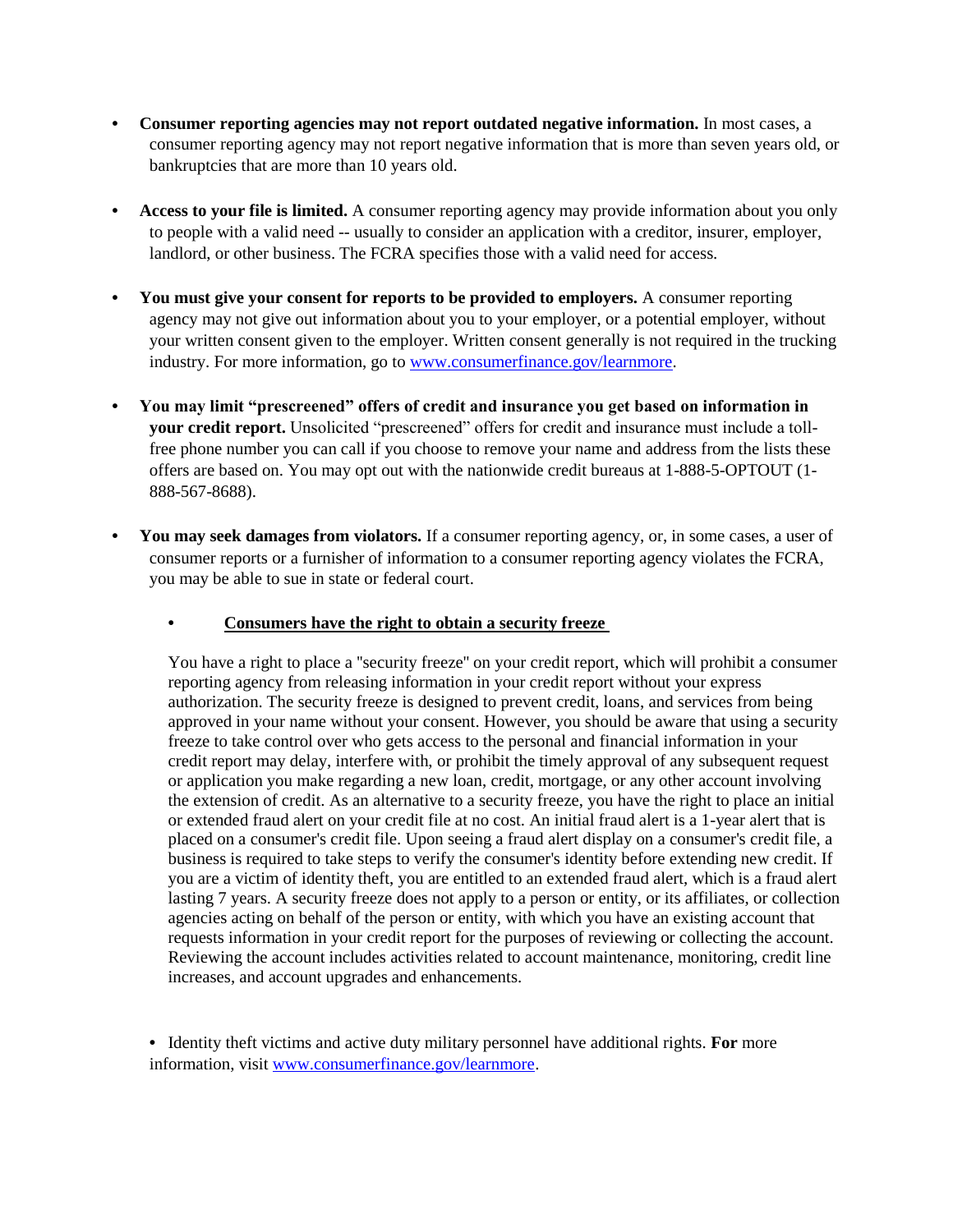**States may enforce the FCRA, and many states have their own consumer reporting laws. In some cases, you may have more rights under state law. For more information, contact your state or local consumer protection agency or your state Attorney General. For information about your federal rights, contact:**

| <b>TYPE OF BUSINESS:</b>                                                                                                                                                                                                                                                                                                                                                                                                                                                                             | <b>CONTACT:</b>                                                                                                                                                                                                                      |
|------------------------------------------------------------------------------------------------------------------------------------------------------------------------------------------------------------------------------------------------------------------------------------------------------------------------------------------------------------------------------------------------------------------------------------------------------------------------------------------------------|--------------------------------------------------------------------------------------------------------------------------------------------------------------------------------------------------------------------------------------|
| 1.a. Banks, savings associations, and credit                                                                                                                                                                                                                                                                                                                                                                                                                                                         | a. Consumer Financial Protection Bureau                                                                                                                                                                                              |
| unions with total assets of over \$10 billion                                                                                                                                                                                                                                                                                                                                                                                                                                                        | 1700 G. Street N.W.                                                                                                                                                                                                                  |
| and their affiliates.                                                                                                                                                                                                                                                                                                                                                                                                                                                                                | Washington, DC 20552                                                                                                                                                                                                                 |
| b. Such affiliates that are not banks, savings<br>associations, or credit unions also should list,<br>in addition to the CFPB:                                                                                                                                                                                                                                                                                                                                                                       | b. Federal Trade Commission: Consumer<br><b>Response Center - FCRA</b><br>Washington DC 20580 (877) 382-4357                                                                                                                         |
| To the extent not included in item 1 above:<br>a. National banks, federal savings<br>associations, and federal branches and federal<br>agencies of foreign banks.<br>b. State member banks, branches and agencies<br>of foreign banks (other than federal branches,<br>federal agencies, and Insured State Branches<br>of Foreign Banks), commercial lending<br>companies owned or controlled by foreign<br>banks, and organizations operating under<br>section 25 or 25A of the Federal Reserve Act | a. Office of the Comptroller of the Currency<br><b>Customer Assistance Group</b><br>1301 McKinney Street, Suite 3450<br>Houston, TX 77010-9050<br>b. Federal Reserve Consumer Help Center<br>P.O. Box. 1200<br>Minneapolis, MN 55480 |
| c. Nonmember Insured Banks, Insured State<br>Branches of Foreign Banks, and insured state<br>savings associations                                                                                                                                                                                                                                                                                                                                                                                    | c. FDIC Consumer Response Center<br>1100 Walnut Street, Box #11<br>Kansas City, MO 64106                                                                                                                                             |
| d. Federal Credit Unions                                                                                                                                                                                                                                                                                                                                                                                                                                                                             | d. National Credit Union Administration<br>Office of Consumer Protection (OCP)<br>Division of Consumer Compliance and<br>Outreach (DCCO)<br>1775 Duke Street<br>Alexandria, VA 22314                                                 |
| 3. Air carriers                                                                                                                                                                                                                                                                                                                                                                                                                                                                                      | Asst. General Counsel for Aviation<br>Enforcement & Proceedings<br><b>Aviation Consumer Protection Division</b><br>Department of Transportation<br>1200 New Jersey Avenue, S.E.<br>Washington, DC 20423                              |